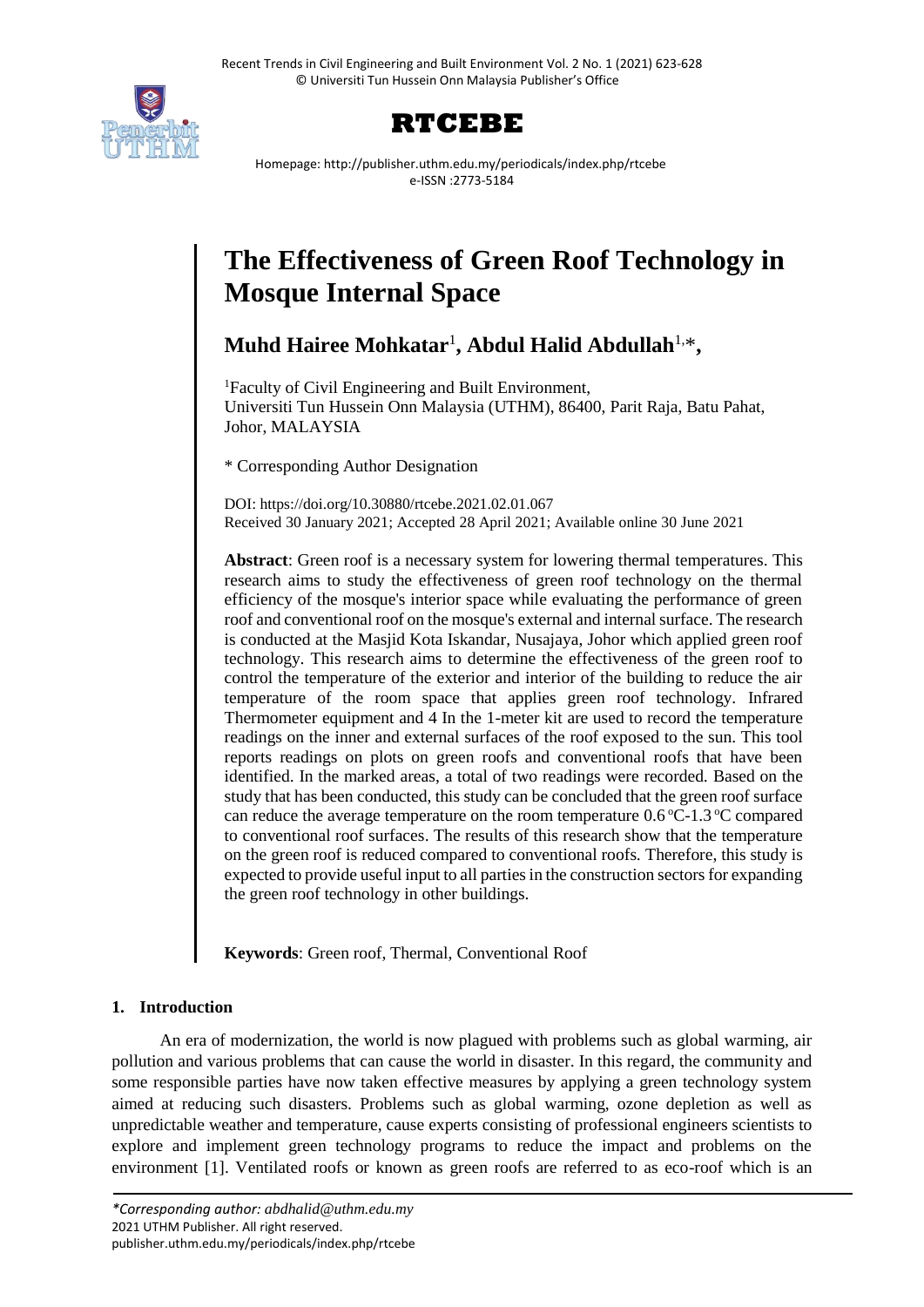alternative to concrete (conventional) roofs that prevent the infiltration process [2]. The use of a green roof is considered beneficial to the environmental charecteristic but it is able to add more space to use a building. The use of green roofs can also reduce and save on the cost of using annual air conditioning for each residential, municipal or building area.

The application of green roof of the building is able to control the roof surface from the heat of the sun. When this condition occurs then the effects of solar heat during the day can be reduced, thus able to reduce the effects of increasingly hot urban heat islands [3]. Increasing the productive use of green roof systems in the city is able to reduce the ambient temperature and thus as a whole can reduce the formation of heat islands in the city. If this method can be widely applied, the thermal comfort performance of city dwellers can be improved, air pollution problems can also be reduced and green roofs can increase oxygen release rate and reduce carbon dioxide levels which cause greenhouse effect in urban environment [4].

## 1.1 Problem statement

The global crisis that is plaguing the world at this time is becoming more critical where the problems of rising environmental temperatures and global warming are difficult to curb. This is closely related to the rapid development implemented which causes environmental problems such as air, water and soil pollution. The various studies have been done in the present, such as the use of more environmentally friendly materials to create a sustainable environment. The phenomenon of global warming give meaning imbalance in the environment. There is a rise in global temperature of between 0.4 and 0.5 degrees celcius every 5 years beginning in 1952, according to Professor James G Titus, United States Environmental Protection Agency. The global temperature is expected to increase from 0.8 and 3.6 degrees Celsius between 1990 and 2025 [5]. Two important mechanisms that cause global warming are through the greenhouse effect and depletion of the world's ozone layer. Although this effect is caused by environmental pollution, it is actually closely related to human activities that drive the above mechanisms. This widespread emissions of carbon dioxide is one of the factors that cause global warming, thus potentially slowing down the economic growth of a country if not curbed [6]. The day of global warming is very worrying for the world's population coupled with the unpredictable climate that can cause natural disasters to occur around the world [7]. Therefore, the main agenda of governments around the world is to focus on environmental problems, especially the phenomenon of climate change by emphasizing the use of green technology as an alternative in dealing with the problems of this greenhouse effect [8].

## 1.2 Objectives

This study was carried out in Masjid Kota Iskandar, Nusajaya, Johor. The objectives of this study are to measure the external and internal surface temperature of the roof, and also the air temperature of the interior space. Second objectives is to make a comparison of the thermal performance of the interior space mosque which applies to the green roof surface and the conventional roof surface. Furthermore, to determine the effectiveness of the green roof technology on the thermal performance of the interior space of mosque.

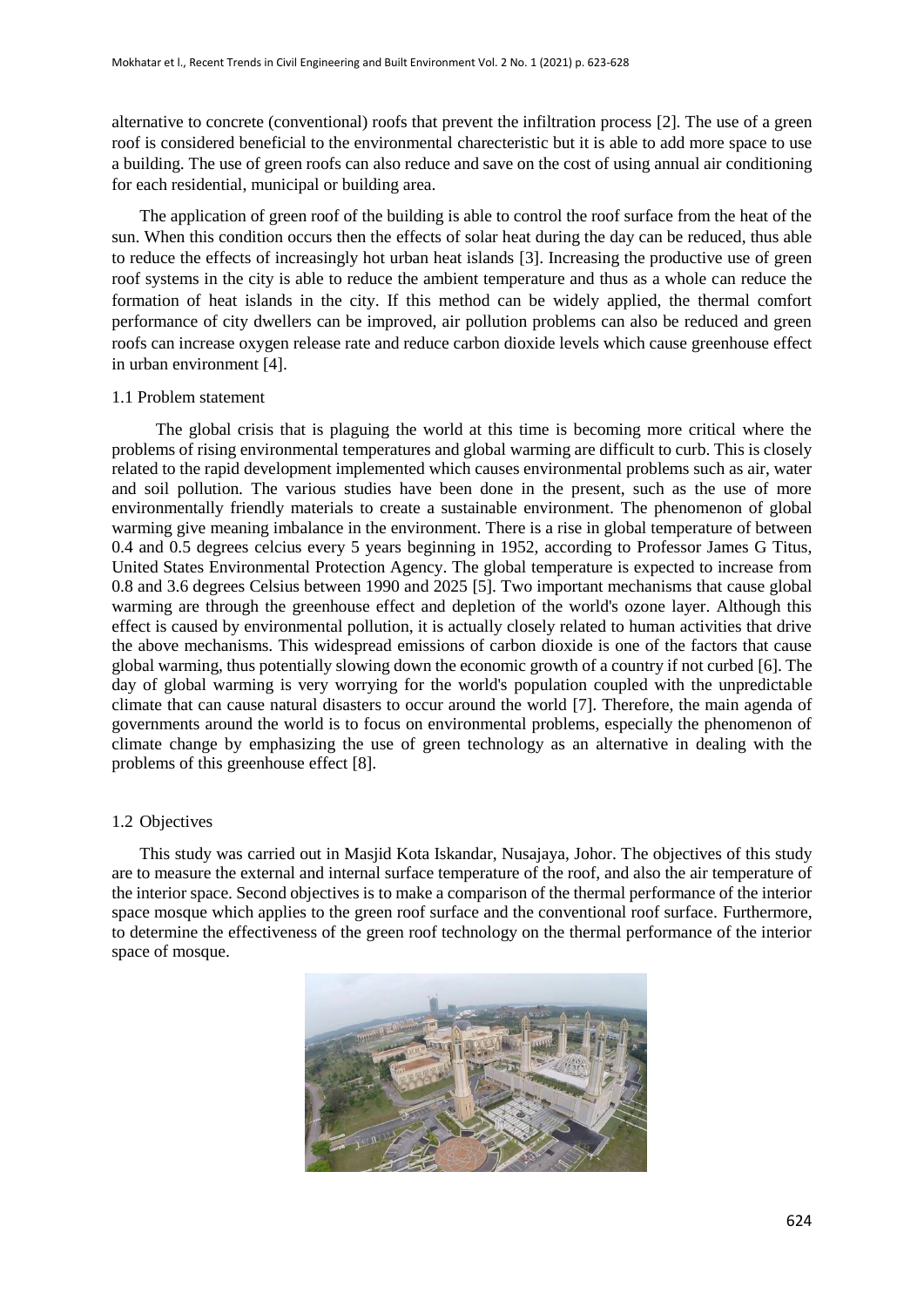#### **Figure 1: Top view Masjid Kota Iskandar, Nusajaya, Johor**

## **2. Materials and Methods**

#### 2.1 Materials

The experiments were performed on two separate roof surface types, a green roof and a conventional roof. The purpose of this analysis is to establish the ability of the green roof to regulate the surface temperature at the site. The research design used in this study is by collecting the temperature data by plotting areas on the outer and inner surfaces of green roofs and conventional roofs.

The Infrared Thermometer and 4 In 1 Meter Kit have been used to obtain the temperature of the roof surface exposed to the sun. The Infrared Thermometer and 4 In 1 Meter Kit report the reading on the plots marked as a green roof and a conventional roof in Figure 2. A total of two readings (high and low) will be recorded in the area indicated. Temperature readings are recorded for each interval of 2 hours for 10 hours starting from 8 am until 6 pm. A process used by the 4 in 1 Meter Kit to quantify the data for the green roof surface. The exterior temperature readings (exposed), room temperature, relative humidity (RH) and wind speed can also be captured by this instrument.



**Figure 2: Method of retrieving data**

#### **3. Results and Discussion**

3.1 Comparison of Outer Surface Temperature of Green Roof & Conventional Roof

Figure 3 shows the temperature graph that has been tested, which is a different between the external temperature of the green roof and the conventional roof. This graph found the temperature range of the outer surface of the roof for green roofs between  $28.4^{\circ}$ C -  $33.4^{\circ}$ C, while for conventional roofs between 31.9  $\degree$ C - 39.4  $\degree$ C. The external surface temperature readings are uniform for green roofs and do not have abrupt changes during the afternoon and evening, such as the external surface temperature on conventional roofs. The temperature of the external surface of the green roof is lower than the conventional roof that was recorded at 8.00 am to 6.00 pm, based on the temperature differential indicated.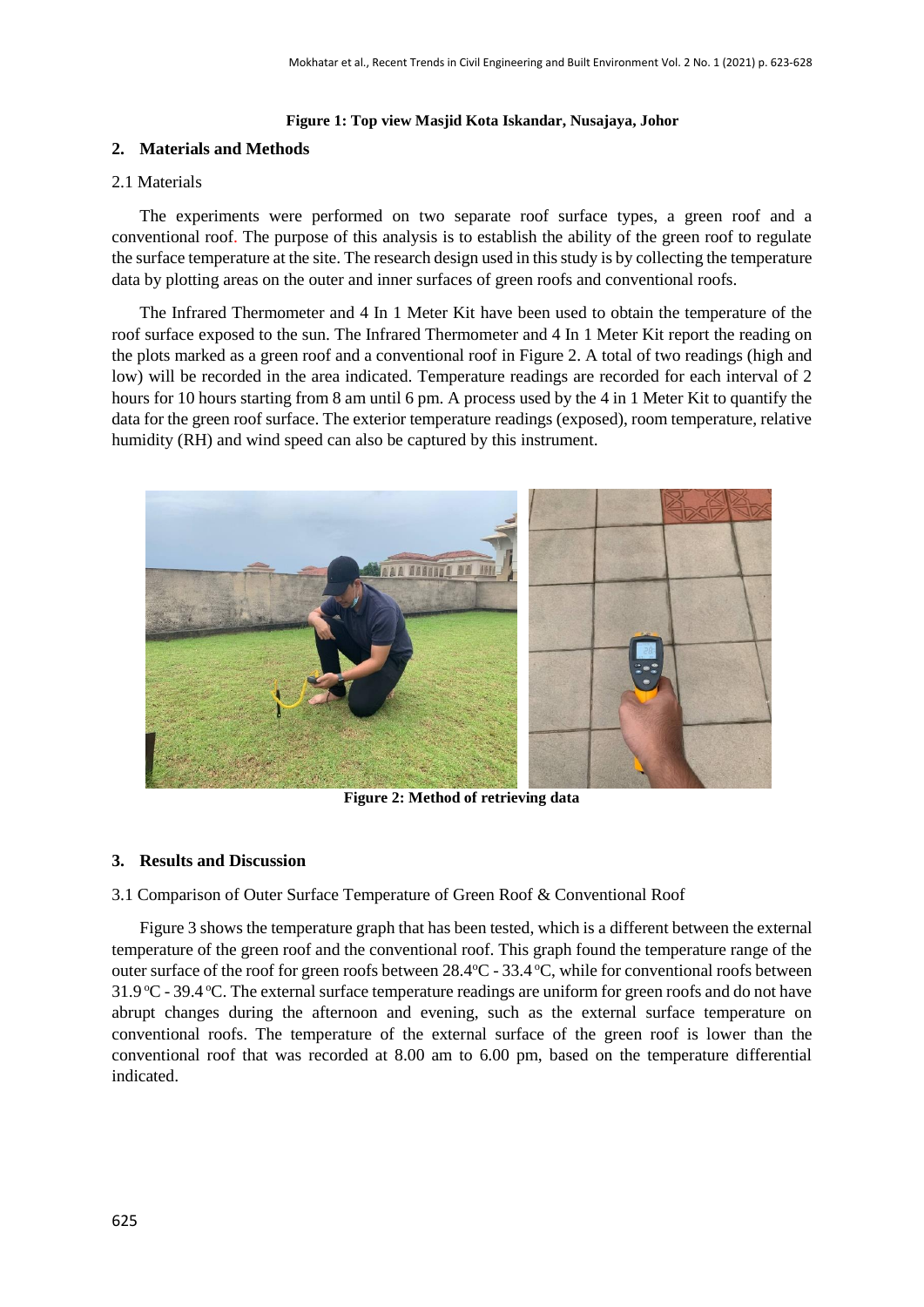

**Figure 3: Comparison of outer surface temperature of green roof & conventional roof**

3.2 Comparison of Internal Surface Temperature of Green Roof & Conventional Roof

Figure 4 shows the graph of the internal surface temperature of the green roof and the conventional roof which was observed at 8.00 am to 6.00 pm. The observed data is in good weather and suitable for the observed day. The temperature range of the internal surface of the conventional roof is greater than the temperature of the internal surface of the green roof, which is between  $29.8^{\circ}$ C and  $36.4^{\circ}$ C, while the temperature range of the internal surface of the green roof is between  $27.2^{\circ}$ C and  $31.0^{\circ}$ C. Temperature changes can be seen higher to the temperature of the internal surface of the conventional roof than the internal surface of the green roof in parallel with the exposed external temperature which is at 12.00 mid to 4.00 pm. Other than that, the difference in internal surface temperature is not very significant between the two internal surfaces.



**Figure 4: Comparison of internal surface temperature of green roof & conventional roof**

3.3 Comparison of the Green Roof & Conventional Roof of Room Temperature

Figure 5 shows a room temperature graph for a comparison of areas applying green roofs and conventional roofs in the Majid Kota Iskandar area. The room temperature provides temperature information for the room applying green roofs and conventional roofs on the upper surface of the ceiling. This graph shows a slightly higher range value at the temperature taken in a room using a conventional roof of 28.3 °C - 33.6 °C. During the duration from 8.00 a.m. to 12.00 noon, all room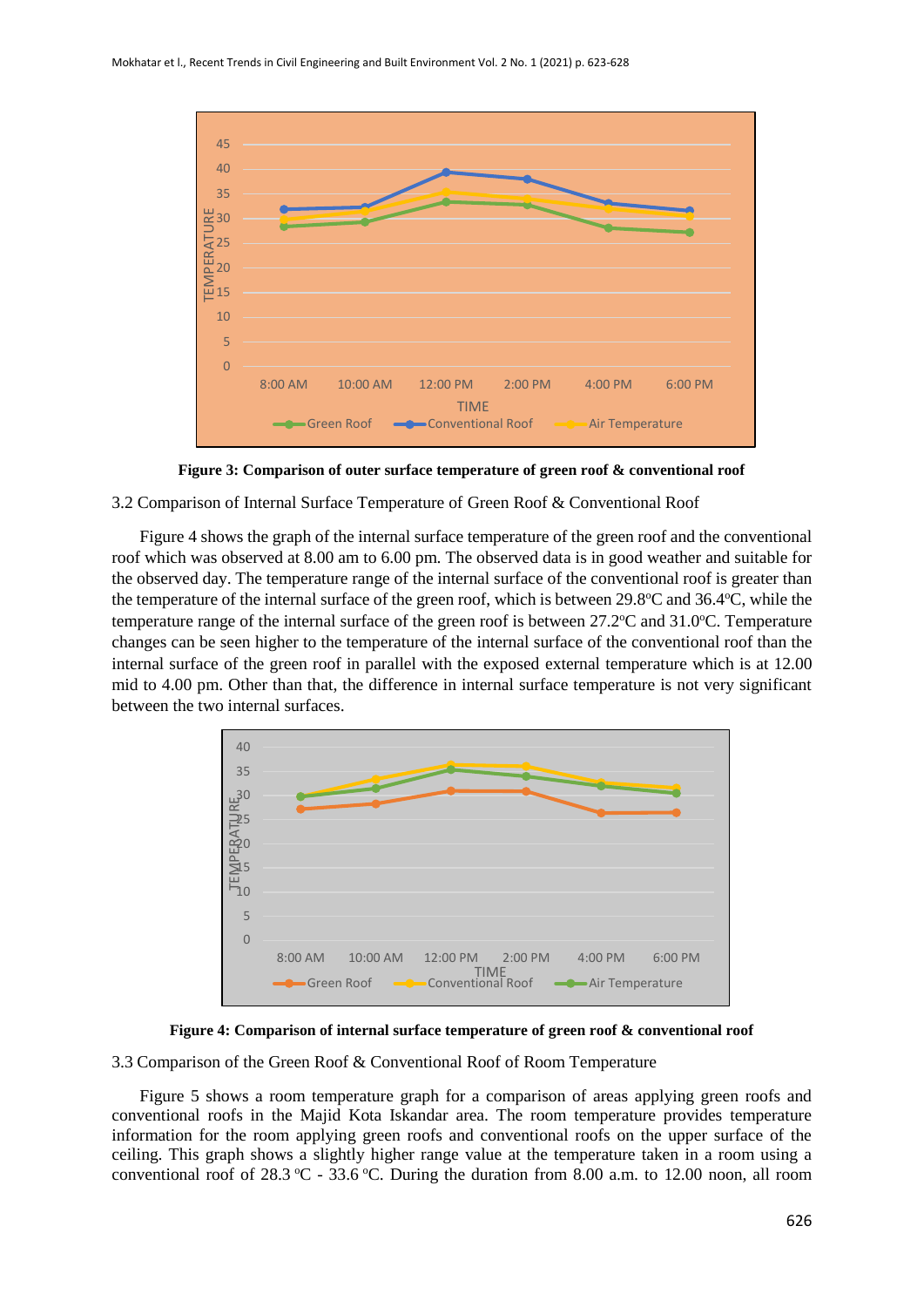temperatures drastically rise due to the exterior temperature exposed to both. At 12.00 noon, room temperature for green roofs and conventional roofs approached the maximum reading, and room temperature readings steadily decreased until 6.00 pm in the afternoon.. The exposed outdoor temperature affects both the room temperature which applies the green roof technology and the conventional roof in the area of the Kota Iskandar Mosque.



**Figure 5: Comparison of green roof & conventional roof of room temperature**

#### **4. Conclusion**

From the results of the research conducted on the surface area of the roof and room space involved in the Kota Iskandar Mosque, Nusajaya, Johor which is applying with green roof area and conventional roof. With the same general conditions and structures, a series of data were taken to make a comparison of the effectiveness of green roof technology on the thermal performance of the mosque's interior space. Using the reading device in the recorded area, a sequence of data was recorded within 10 hours from 8.00 am until 6.00 pm.The data shows that the surface area of the green roof, the internal surface of the green roof and also the room temperature applying the green roof show lower temperature readings compared to the area using conventional roof. For conventional roof, the temperature reading rises sharply compared to the green roof surface when it reaches noon. The overall variation in the temperature range of the external surface temperature of the roof is 1.5°C to 6.0°C from the difference of the green roof and the conventional roof, although from 2.6°C and 6.3°C for the internal surface of the roof (ceiling). For the average room temperature range difference between the two volumes is only  $0.6^{\circ}\text{C} - 0.9^{\circ}\text{C}$ . As a result of this result, it was found that green roof technology reduces the increase in heat, especially in the afternoon and is able to provide a rate of heat reduction into the building. The effect of this heat reduction can increase the lifespan of a building and can also save on building maintenance costs. Furthermore, the green roof technology system is able to provide a more conducive environment to humans and achieve both the objectives of the study.

#### **Acknowledgement**

The authors would like thank to the Faculty of Civil Engineering and Built Environment, University Tun Hussein Onn Malaysia for the support.